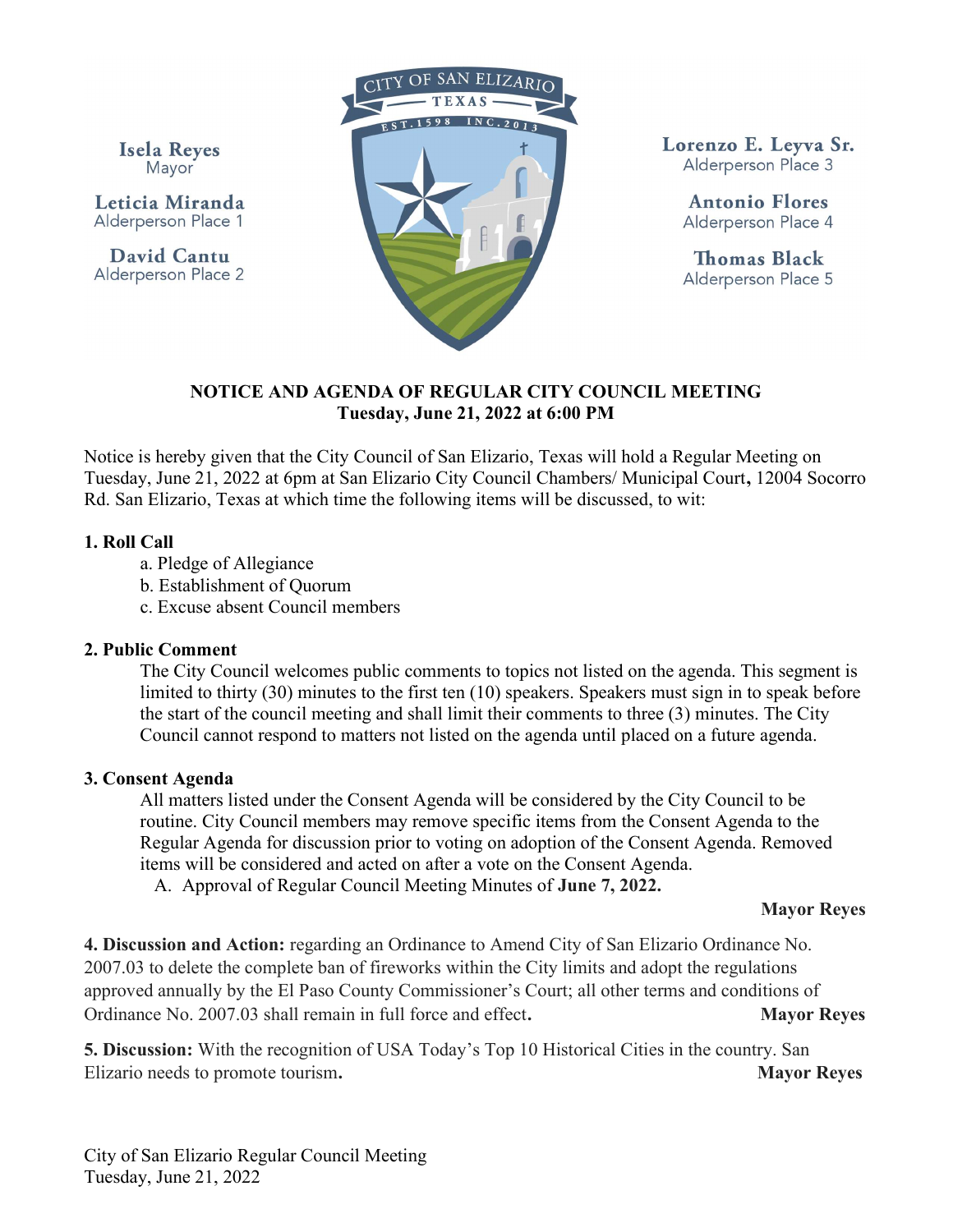6. Discussion and Action: regarding a Resolution to authorize the mayor to sign an Option to Lease Agreement with EDF Renewables Distributed Solutions, Inc. ("EDF RE") for 70 acres of property municipally known ad numbered as 13661 Chicken Ranch Road, San Elizario, Texas.

### City Administrator Sanchez

7. Discussion: Staff presentations to provide Mayor and Council updates on work completed within the preceding calendar month. Mayor Reyes

Memo Reyes Mike Medina Monica Leon Eddie Romero Dolores Lopez Jacob Vasquez Robert Hernandez

8. Furture Agenda Items:

9. Adjournment

 $\sqrt{10\mu}$   $\sim$ Isela Reyes, Mayor

Agenda posted on June 18. 2022 Posted by Nancy Montes, City Clerk

All items listed on the agenda are eligible for discussion and/or action. The City Council reserves the right to adjourn into executive session at any time during the course of the meeting to discuss any matters listed above as authorized by the Texas Government Code Section 551.071 (Consultation with Attorney), 551.072 (Deliberations about Real Property), 551.073 (Deliberations about Gifts and Donations) 551.074 (Personnel Matters), 551.076 (Deliberations about Security Devices), 551.086 (Economic Development).

The City of San Elizario is committed to compliance with the Americans with Disabilities Act (ADA). Reasonable accommodations and equal access to communications will be provided to those who provide notice to the Mayor at 915-974-7037 at least 48 hours in advance.

Pursuant to Section 30.06, Penal Code (trespass by license holder with a concealed handgun), a person licensed under Subchapter H, Chapter 411, Government Code (handgun licensing law), may not enter this property with a concealed handgun.

Pursuant to Section 30.07, Penal Code (trespass by license holder with an openly carried handgun), a person licensed under Subchapter H, Chapter 411, Government Code (handgun licensing law), may not enter this property with a handgun that is carried openly.

City of San Elizario Regular Council Meeting Tuesday, June 21, 2022